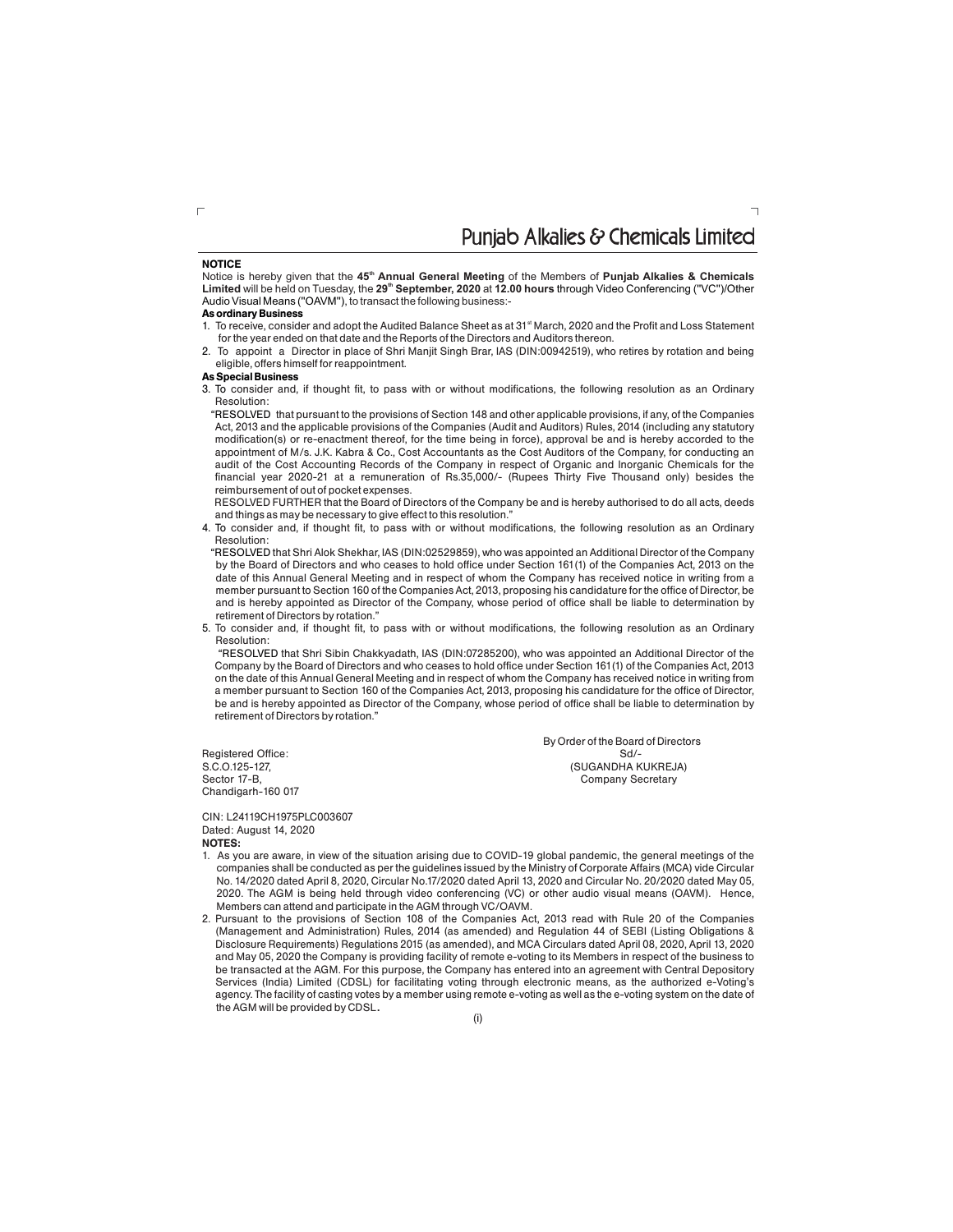# OOCI

- The Members can join the AGM in the VC/OAVM mode 15 minutes before and after the scheduled time of the commencement of the Meeting by following the procedure mentioned in the Notice. The facility of participation at the AGM through VC/OAVM will be made available to atleast 1000 members on first come first served basis. This will not include large Shareholders (Shareholders holding 2% or more shareholding), Promoters, Institutional Investors, Directors, Key Managerial Personnel, the Chairpersons of the Audit Committee, Nomination and Remuneration Committee and Stakeholders Relationship Committee, Auditors etc. who are allowed to attend the EGM/AGM without restriction on account of first come first served basis.
- 4. The attendance of the Members attending the AGM through VC/OAVM will be counted for the purpose of ascertaining the quorum under Section 103 of the Companies Act, 2013.
- 5. Pursuant to MCA Circular No. 14/2020 dated April 08, 2020, the facility to appoint proxy to attend and cast vote for the members is not available for this AGM/EGM. However, in pursuance of Section 112 and Section 113 of the Companies Act, 2013, representatives of the members such as the President of India or the Governor of a State or body corporate can attend the AGM through VC/OAVM and cast their votes through e-voting.
- 6. In line with the Ministry of Corporate Affairs (MCA) Circular No. 17/2020 dated April 13, 2020, the Notice calling the AGM has been uploaded on the website of the Company at www.punjabalkalies.com. The Notice can also be accessed from the websites of the Stock Exchange i.e. BSE Limited at www.bseindia.com. The AGM Notice is also disseminated on the website of CDSL (agency for providing the Remote e-Voting facility and e-voting system during the AGM) i.e. www.evotingindia.com.
- 7. The AGM has been convened through VC/OAVM in compliance with applicable provisions of the Companies Act, 2013 read with MCA Circular No. 14/2020 dated April 8, 2020 and MCA Circular No. 17/2020 dated April 13, 2020 and MCA Circular No. 20/2020 dated May 05, 2020.
- 8. Institutional investor, who are members of the Company are encouraged to attend and vote at the 45th Annual General Meeting through VC/OAVM facility. Corporate members intending to appoint their authorized representative pursaunt to sections 112 and 113 of the Act, as the case may be , to attend the AGM through VC or OAVM or to vote through remote e-voting are requested to send a certified copy of Board resolution to the scrutinizer by e-mail at ajayksc@gmail.com
- The Explanatory Statement pursuant to Section 102 of the Companies Act, 2013 in respect of business at item Nos. 3 to 5 is annexed. The relevant details of the Directors proposed to be appointed/ re-appointed at the Annual General Meeting, as per SEBI (Listing Obligations & Disclosure Requirements) Regulations, 2015, are also annexed.
- The Register of Members and the Share Transfer Books of the Company will remain closed from 23<sup>rd</sup> September, 2020 to  $29<sup>th</sup>$  September, 2020 (both days inclusive).
- 11. Members who have not yet paid the Allotment Money on their new equity shares are requested to remit the same together with interest thereon.
- 12. The unclaimed Dividends for the years 1989-90, 1990-91, 1991-92, 1992-93, 1993-94 and 1994-95 have been transferred to the General Revenue Account of the Central Government in terms of Section 205A of the Companies Act, 1956. The unclaimed Dividends for the years 1995-96 and 1996-97 have been transferred to the Investor Education and Protection Fund established by the Central Government in terms of Section 205A read with Section 205C of the Companies Act, 1956.
- 13. Members are requested to notify immediately changes, if any, in their registered address to the Company or its Registrars & Share Transfer Agents, M/s. Beetal Financial & Computer Services Private Limited, specifying full address in Block Capitals with PIN Code of the Post Office.
- 14. Members who have not registered their e-mail address and changes, if any, in the same, with the Company for the purpose of receiving notices, documents, Annual Reports and other shareholders' communications, etc., electronically, by e-mail, are requested to register their latest e-mail address, with (i) the Company or its Registrars & Share Transfer Agents in case of shares held in Physical Mode and (ii) the Company or its Registrars & Share Transfer Agents and/or their Depository through their Depository Participant in case of shares held in Dematerialised Mode; and send the 'Form for Registering E-mail Address' available on the Company's Website www.punjabalkalies.com, duly completed and signed, to the Company or its Registrars & Share Transfer Agents.
- 15. Members are requested to submit their Income Tax Permanent Account Number (PAN) details alongwith a self certified copy of their PAN Card to (a) the Company or its Registrars & Share Transfer Agents in case of shares held in Physical Mode and (b) their Depository through their Depository Participant in case of shares held in Dematerialised Mode; in view of the Securities and Exchange Board of India's mandate.
- 16. Since the AGM will be held through VC/OAVM, the Route Map is not required to be annexed in this to the Notice.
- 17. Pursuant to the provisions of Sections 107 and 108, read with the Companies (Management and Administration) Rules, 2014 read with notification GSR 207(E) dated 19<sup>th</sup> March 2015, and as per the guidelines issued by the Ministry of Corporate Affairs (MCA) vide Circular No. 14/2020 dated April 8, 2020, Circular No.17/2020 dated April 13, 2020 and Circular No. 20/2020 dated May 05, 2020 the Company is pleased to offer the option of remote and AGM E-Voting facility to all the Members of the Company. For this purpose, the Company has entered into an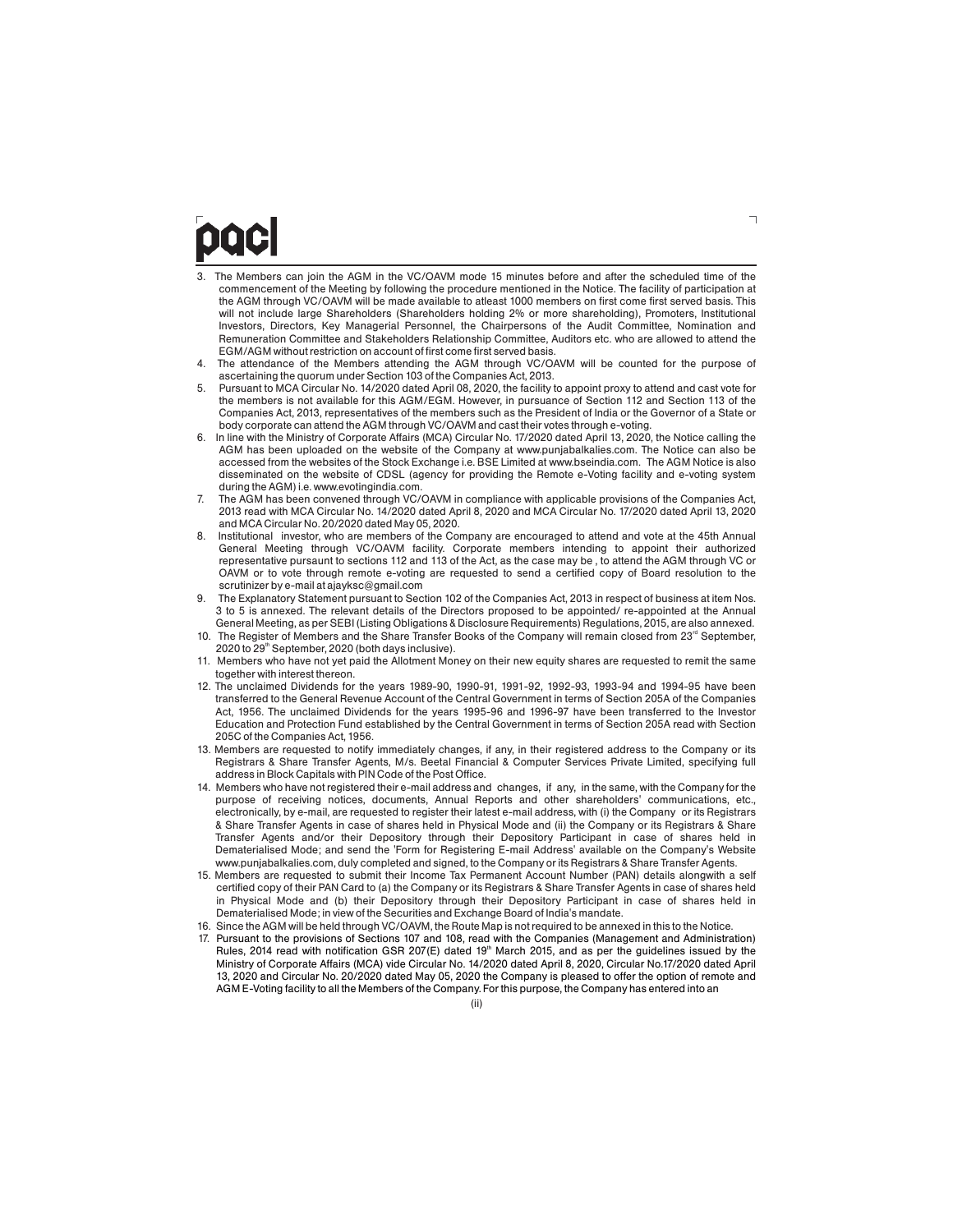### Punjab Alkalies & Chemicals Limited

 $\overline{\phantom{a}}$ 

agreement with Central Depository Services (India) Limited (CDSL). The Members can vote electronically either in advance during the e-voting period ("remote e-voting") or on the day of AGM. The Company has appointed Mr. Ajay Arora, Practicing Company Secretary, (FCS No. 2191; CP No. 993) as Scrutinizer.

#### **THE INSTRUCTIONS FOR SHARE HOLDERS FOR REMOTE E-VOTING ARE AS UNDER:**

- (I) The voting period begins on 26<sup>th</sup> September, 2020 at 10.00 a.m. onwards and ends on 28<sup>th</sup> September, 2020 at 5.00 p.m. During this period, shareholder's of the Company, holding shares either in physical form or in dematerialized form, as on the cut-off date Tuesday, 22<sup>nd</sup> September, 2020 may cast their vote electronically. The e-voting module shall be disabled by CDSL for voting thereafter.
- (ii) Shareholders who have already e- voted prior to the meeting date would not be entitled to vote at the meeting venue.
- (iii) The shareholders should log on to the e-voting website www.evotingindia.com.
- (iv) Click on "Shareholders" module.
- (v) Now enter your User ID

 $\Gamma$ 

- a. For CDSL: 16 digits beneficiary ID,
- b. For NSDL: 8 Character DP ID followed by 8 Digits Client ID,
- c. Shareholders holding shares in Physical Form should enter Folio Number registered with the Company. OR

Alternatively, if you are registered for CDSL's EASI/EASIEST e-services, you can log-in at https://www.cdslindia.com from Login-Myeasi using your login credentials. Once you successfully log-in to CDSL's EASI/EASIEST e-services, click on e-**Voting** option and proceed directly to cast your vote electronically.

- (vi) Next enter the Image Verification as displayed and Click on Login.
- (vii) If you are holding shares in demat form and had logged on to www.evotingindia.com and voted on an earlier evoting of any company, then your existing password is to be used.
- (viii) If you are a first time user follow the steps given below:

|             | For Shareholders holding shares in Demat Form and Physical Form               |  |  |  |
|-------------|-------------------------------------------------------------------------------|--|--|--|
| <b>PAN</b>  | Enter your 10 digit alpha numeric *PAN issued by Income Tax                   |  |  |  |
|             | Department (Applicable for both demat shareholders as well as physical        |  |  |  |
|             | shareholders)                                                                 |  |  |  |
|             | Shareholders who have not updated their PAN<br>with<br>the                    |  |  |  |
|             | Company/Depository Participant are requested to use the sequence              |  |  |  |
|             | number sent by Company/RTA or contact Company/RTA.                            |  |  |  |
| Dividend    | Enter the Dividend Bank Details or Date of Birth (in dd/mm/yyyy format)       |  |  |  |
| Bank        | as recorded in your demat account or in the company records in order to       |  |  |  |
| Details     | login.                                                                        |  |  |  |
| OR.<br>Date | $\bullet$ If both the details are not recorded with the depository or company |  |  |  |
| Birth<br>оf | please enter the member id / folio number in the Dividend Bank details        |  |  |  |
| (DOB)       | field as mentioned in instruction (v).                                        |  |  |  |
|             |                                                                               |  |  |  |

(ix) After entering these details appropriately, click on "SUBMIT" tab.<br>(x) Shareholders holding shares in physical form will then directly

- Shareholders holding shares in physical form will then directly reach the Company selection screen. However, shareholders holding shares in demat form will now reach 'Password Creation' menu wherein they are required to mandatorily enter their login password in the new password field. Kindly note that this password is to be also used by the demat holders for voting for resolutions of any other company on which they are eligible to vote, provided that company opts for e-voting through CDSL platform. It is strongly recommended not to share your password with any other person and take utmost care to keep your password confidential.
- (xi) For shareholders holding shares in physical form, the details can be used only for e-voting on the resolutions contained in this Notice.
- (xii) Click on the EVSN for the "Punjab Alkalies & Chemicals Limited" on which you choose to vote.
- (xiii) On the voting page, you will see "RESOLUTION DESCRIPTION" and against the same the option "YES/NO" for voting. Select the option YES or NO as desired. The option YES implies that you assent to the Resolution and option NO implies that you dissent to the Resolution.
- (xiv) Click on the "RESOLUTIONS FILE LINK" if you wish to view the entire Resolution details.
- (xv) After selecting the resolution you have decided to vote on, click on "SUBMIT". A confirmation box will be displayed. If you wish to confirm your vote, click on "OK", else to change your vote, click on "CANCEL" and accordingly modify your vote.

(xvi) Once you "CONFIRM" your vote on the resolution, you will not be allowed to modify your vote.

(xvii)You can also take a print of the votes cast by clicking on "Click here to print" option on the Voting page.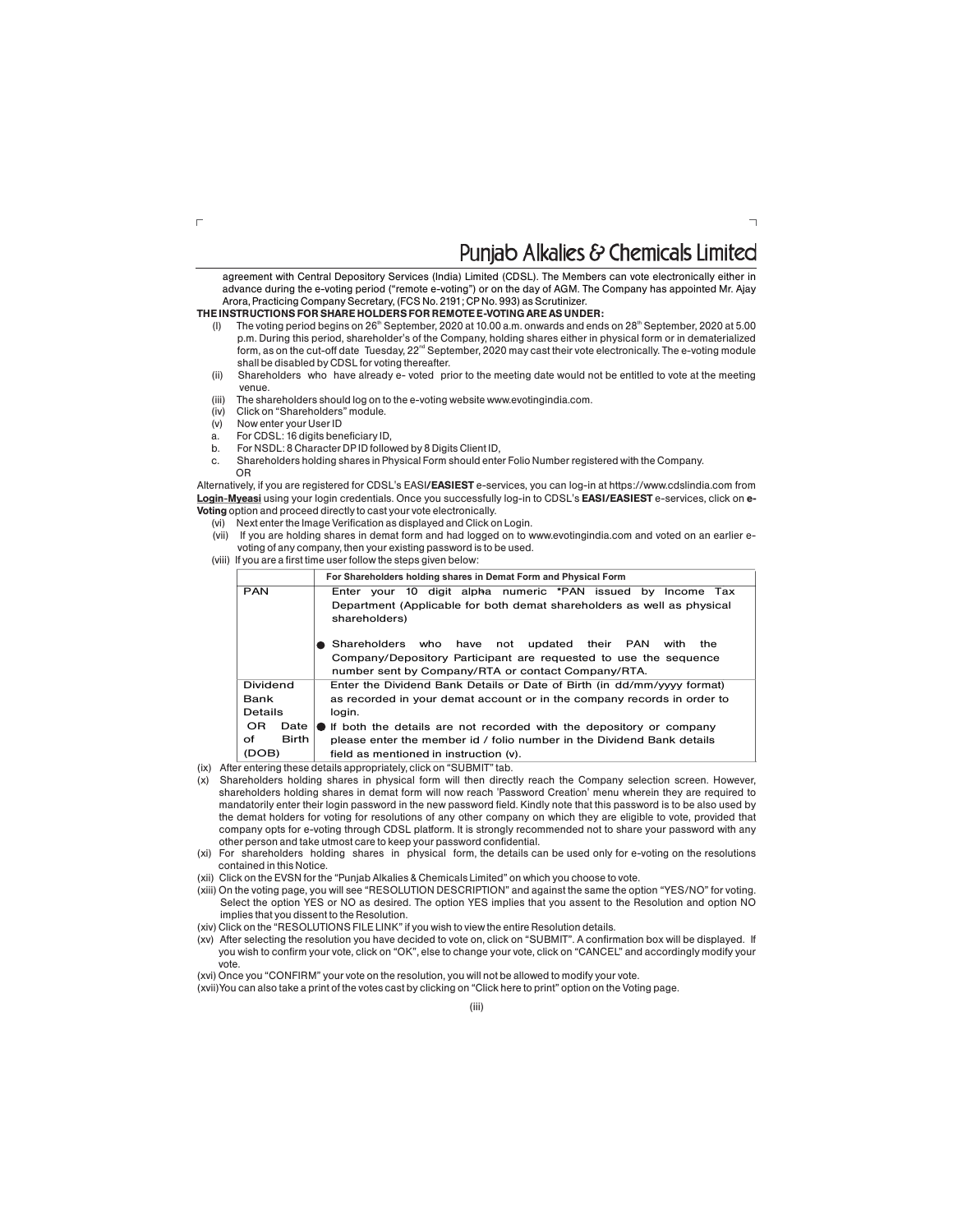(xviii) If a demat account holder has forgotten the login password then Enter the User ID and the image verification code and click on Forgot Password & enter the details as prompted by the system.

(xix) Shareholders can also cast their vote using CDSL's mobile app "m-Voting". The m-Voting app can be downloaded from respective Store. Please follow the instructions as prompted by the mobile app while Remote Voting on your mobile.

#### **PROCESSES FOR THOSE SHARE HOLDERS WHOSE E-MAIL ADDRESSES ARE NOT REGISTERED WITH THE DEPOSITORIES FOR OBTAINING LOGIN CREDENTIALS FOR E-VOTING FOR THE RESOULTIONS PROPOSED IN THIS NOTICE:**

- 1. For Physical shareholders please provide necessary details like Folio No., Name of shareholder, scanned copy of the share certificate (front and back), PAN (self-attested scanned copy of PAN card), AADHAR (self-attested scanned copy of Aadhar Card) by email to beetalrta@gmail.com.
- 2. For Demat shareholders please provide Demat account details (CDSL-16 digit beneficiary id or NSDL -16 digit DPID + CLID), Name, client master or copy of Consolidated account statement, PAN (self-attested scanned copy of PAN card), AADHAR (self-attested scanned copy of Aadhar card) to beetalrta@gmail.com.

#### **INSTRUCTIONS FOR SHAREHOLDERS ATTENDING THE AGM THROUGH VC/OAVM ARE AS UNDER:**

- 1. Shareholder will be provided with a facility to attend the AGM through VC/OAVM through the CDSL e-Voting system. Shareholders may access the same at https://www.evotingindia.com under shareholders/members login by using the remote e-voting credentials. The link for VC/OAVM will be available in shareholder/members login where the EVSN of Company will be displayed.
- 2. Shareholders are encouraged to join the Meeting through Laptops / IPads for better experience.
- 3. Further shareholders will be required to allow Camera and use Internet with a good speed to avoid any disturbance during the meeting.
- 4. Please note that Participants Connecting from Mobile Devices or Tablets or through Laptop connecting via Mobile Hotspot may experience Audio/Video loss due to Fluctuation in their respective network. It is therefore recommended to use Stable Wi-Fi or LAN Connection to mitigate any kind of aforesaid glitches.
- 5. Shareholders who would like to express their views/ ask questions during the meeting may register themselves as a speaker by sending their request in advance atleast 10 days prior to meeting mentioning their name, demat account number/folio number, email id, mobile number at secretarial@punjabalkalies.com. The shareholders who do not wish to speak during the AGM but have queries may send their queries in advance 10 days prior to meeting mentioning their name, demat account number/folio number, email id, mobile number at secretarial@punjabalkalies.com. These queries will be replied to by the company suitably by email.
- Those shareholders who have registered themselves as a speaker will only be allowed to express their views/ask questions during the meeting.

#### **INSTRUCTIONS FOR SHAREHOLDERS FOR E-VOTING DURING THE AGM ARE AS UNDER:-**

- 1. The procedure for e-Voting on the day of the AGM is same as the instructions mentioned above for Remote e-voting.
- 2. Only those shareholders, who are present in the AGM through VC/OAVM facility and have not casted their vote on the Resolutions through remote e-Voting and are otherwise not barred from doing so, shall be eligible to vote through e-Voting system available during the AGM.
- 3. If any Votes are cast by the shareholders through the e-voting available during the AGM and if the same shareholders have not participated in the meeting through VC/OAVM facility , then the votes cast by such shareholders shall be considered invalid as the facility of e-voting during the meeting is available only to the shareholders attending the meeting.
- 4. Shareholders who have voted through Remote e-Voting will be eligible to attend the AGM. However, they will not be eligible to vote at the AGM.

#### **Note for Non – Individual Shareholders and Custodians**

- ∙ Non-Individual shareholders (i.e. other than Individuals, HUF, NRI etc.) and Custodians are required to log on www.evotingindia.com and register themselves in the "Corporates" module.
- ∙ A scanned copy of the Registration Form bearing the stamp and sign of the entity should be emailed to helpdesk.evoting@cdslindia.com.
- ∙ After receiving the login details a Compliance User should be created using the admin login and password. The Compliance User would be able to link the account(s) for which they wish to vote on.
- ∙ The list of accounts linked in the login should be mailed to helpdesk.evoting@cdslindia.com and on approval of the accounts they would be able to cast their vote.
- A scanned copy of the Board Resolution and Power of Attorney (POA) which they have issued in favour of the<br>Custodian, if any, should be uploaded in PDF format in the system for the scrutinizer to verify the same.<br>Alternati
- together with attested specimen signature of the duly authorized signatory who are authorized to vote, to the Scrutinizer and to the Company at the email address secretarial@punjabalkalies.com, if they have voted from individual tab & not uploaded same in the CDSL e-voting system for the scrutinizer to verify the same.

In case you have any queries or issues regarding attending AGM & e-voting from the e-voting system, you may refer the Frequently Asked Questions ("FAQs") and e-voting manual available at www.evotingindia.com under help section or write an email to helpdesk.evoting@cdslindia.com or<u> beetalrta@gmail.com.</u> or contact Mr. Nitin Kunder (022-<br>23058738) or Mr. Mehboob Lakhani (022-23058543) or Mr. Rakesh Dalvi (022-23058542).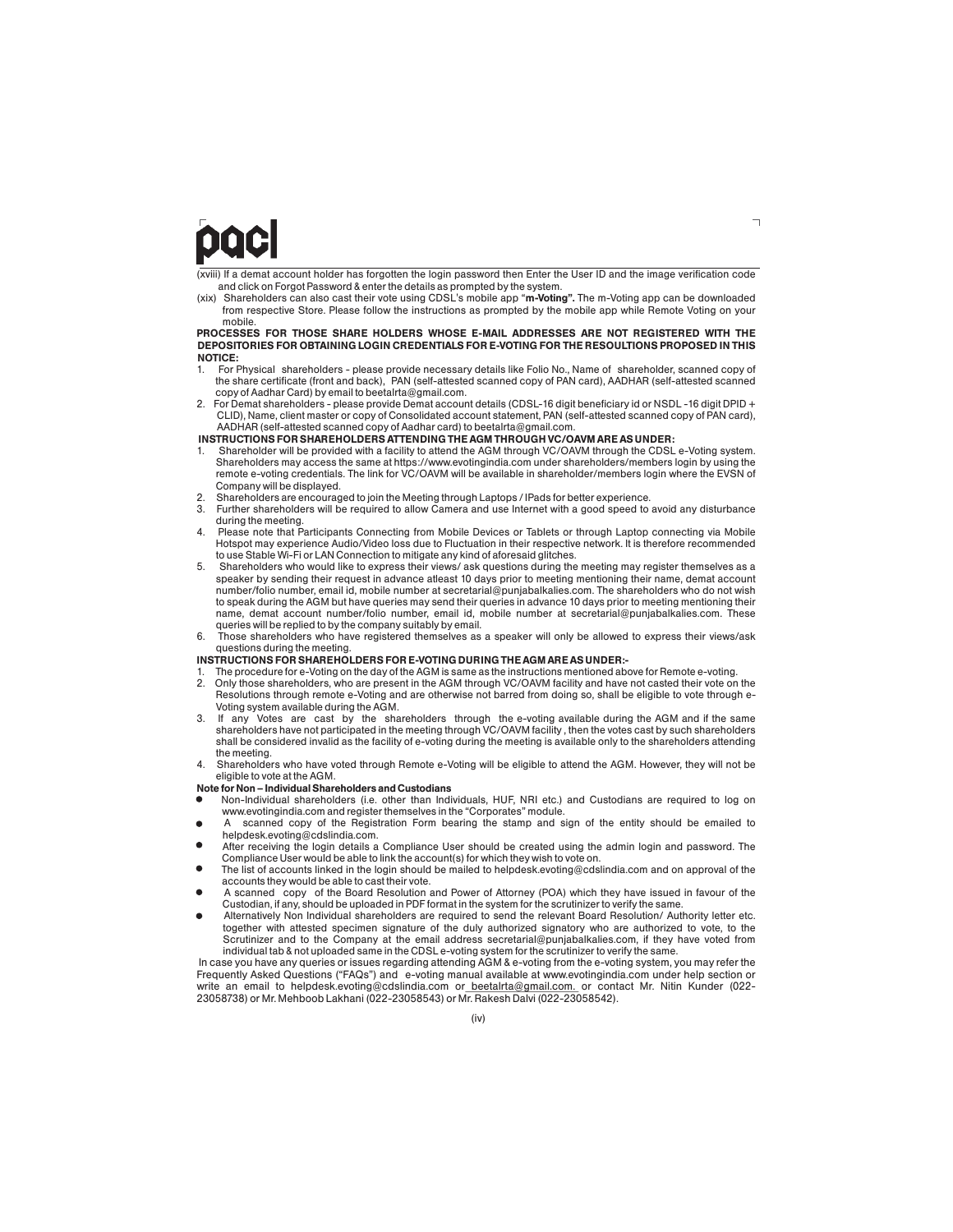## Puniab Alkalies & Chemicals Limited

All grievances conected with the facility for voting by electronic means may be addressed to Mr. Rakesh Dalvi, Manager, (CDSL), Central Depository Services (India) Limited, A Wing, 25<sup>th</sup> Floor, Marathon Futurex, Mafatlal Mill Compound, N M Joshi Marg, Lower Parel (East), Mumbai - 400013 or send an email to helpdesk.evoting@cdslindia.com or call on 022- 23058542/43

- 18. The Scrutiniser shall, immediately after the conclusion of voting at the General Meeting, first count the votes cast at the meeting, thereafter unblock the votes cast through remote e-voting in the presence of at least 2 (two) witnesses not in the employment of the Company and make a consolidated Scrutiniser's report of the total votes cast in favour or against, if any, forthwith to the Chairman of the Company.
- 19. The Result shall be declared on or after the AGM of the Company. The Results declared along with the Scrutiniser's Report shall be placed on the Company's website www.punjabalkalies.com and CDSL within 2 (two) days of passing of the resolution at the AGM of the company and communicated to the BSE Limited.

#### **EXPLANATORY STATEMENT**

(Pursuant to Section 102 of the Companies Act, 2013) **ITEM NO. 3**

The Board of Directors of the Company, on the recommendation of the Audit Committee, has, subject to the approval of the Shareholders, appointed M/s. J.K. Kabra & Co., Cost Accountants as Cost Auditors of the Company for conducting an audit of the Cost Accounting Records of the Company in respect of Organic and Inorganic Chemicals for the financial year 2020-21 at a remuneration of Rs.35,000/- (Rupees Thirty Five Thousand only) besides the reimbursement of out of pocket expenses.

The approval of the members is sought for the said appointment and remuneration of M/s. J.K. Kabra & Co., Cost Accountants as Cost Auditors of the Company for conducting an audit of the Cost Accounting Records of the Company in respect of Organic and Inorganic Chemicals for the financial year 2020-21, pursuant to Section 148 and other applicable provisions of the Companies Act, 2013 and the applicable provisions of the Companies (Audit and Auditors) Rules, 2014.

The Directors recommend the Resolution for the approval of the members.

None of the Directors, Key Managerial Personnel and their relatives, is in any way, concerned or interested in the Resolution.

**ITEM NO. 4 and 5**

The Punjab State Industrial Development Corporation Limited (PSIDC) has under the provisions of Articles 129 (a) and 159 (1) of the Articles of Association of the Company nominated Shri Alok Shekhar, IAS, Principal Secretary to Govt. of Punjab, Department of Industries & Commerce as Director and Chairman of the Board of Directors of the Company with effect from 14<sup>th</sup> July, 2020. Accordingly, Shri Alok Shekhar, IAS was appointed an Additional Director in the capacity of Chairman of the Company with effect from 14<sup>th</sup> July, 2020 by the Board of Directors.

The PSIDC has under the provisions of Articles 129 (a) of the Articles of Association of the Company nominated Shri Sibin Chakkyadath, IAS, Managing Director, PSIDC as Director of the Board of Directors of the Company. Accordingly, Shri Sibin C., IAS was appointed an Additional Director of the Company with effect from 24<sup>th</sup> June, 2020 by the Board of Directors.

Under the provisions of Section 161(1) of the Companies Act, 2013 they hold office as Directors till the date of the ensuing Annual General Meeting. They are however eligible for reappointment.

The Company has received notices in writing from a Member pursuant to Section 160 of the Companies Act, 2013, signifying his intention to propose at the ensuing Annual General Meeting, the appointment of Shri Alok Shekhar, IAS and Shri Sibin Chakkyadath, IAS.

Shri Alok Shekhar, IAS and Shri Sibin Chakkyadath, IAS have given declarations that they are not disqualified from being appointed as Directors under Section 164 of the Companies Act, 2013 and have given their respective consents to act as Directors.

The brief Profile of the said Directors is given in the Annexure to this Notice.

The Directors recommend the Resolution for the approval of the members.

None of the Directors, Key Managerial Personnel and their relatives, is in any way, concerned or interested in the Resolutions set out at Item No. 4 of the Notice excepting Shri Alok Shekhar, IAS.

None of the Directors, Key Managerial Personnel and their relatives, is in any way, concerned or interested in the Resolution set out at Item No. 5 of the Notice excepting Shri Sibin Chakkyadath, IAS.

By Order of the Board of Directors

Registered Office: S.C.O.125-127, Soll-<br>Sector 17-B Chandigarh-160 017

(SUGANDHA KUKREJA)<br>Company Secretary

CIN: L24119CH1975PLC003607 Dated: August 14, 2020

 $\Gamma$ 

 $\overline{\phantom{0}}$